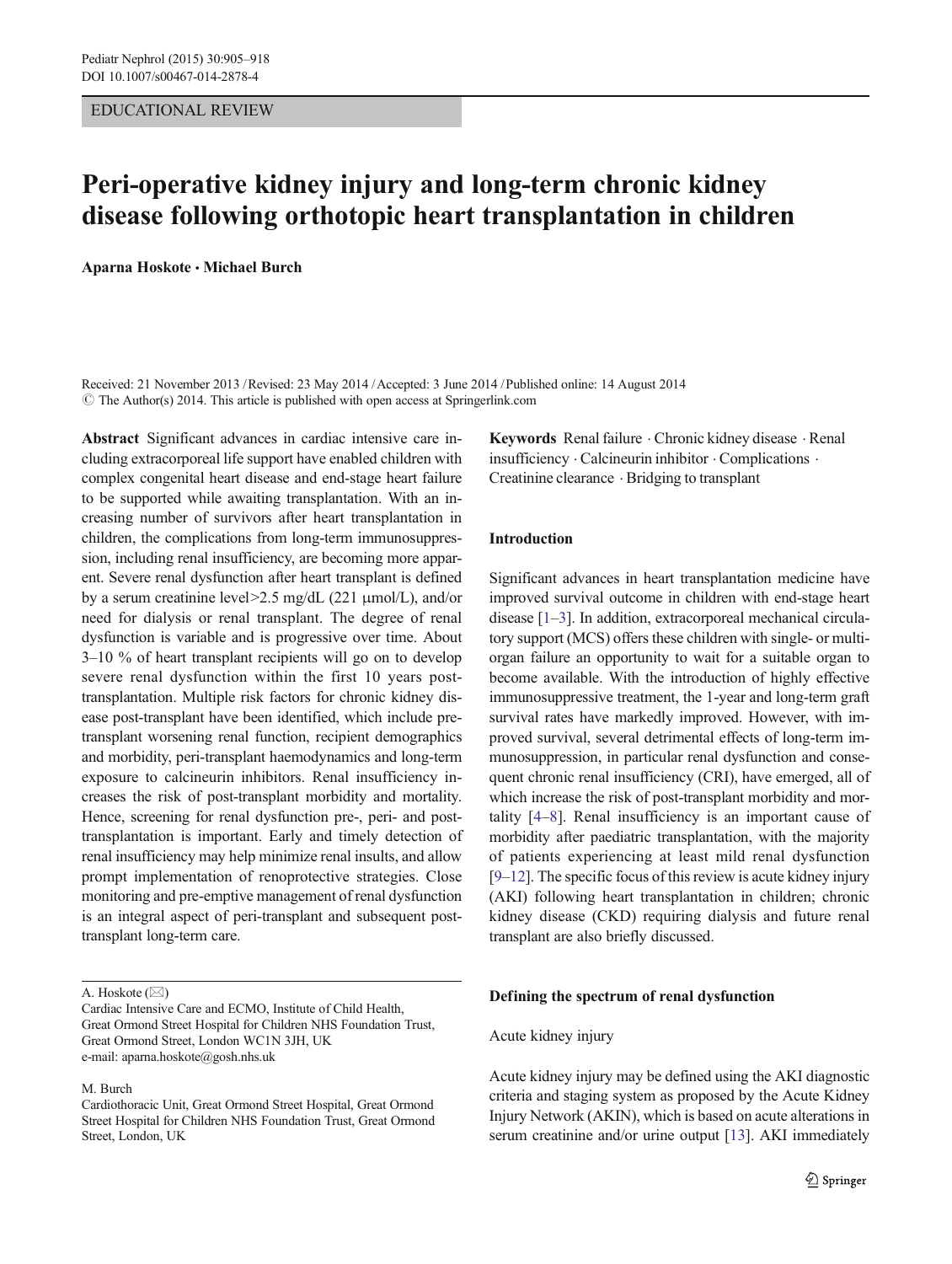post-transplant may be defined as a ≥50 % increase in the baseline pre-operative creatinine value in the first 1–2 postoperative weeks and/or the need for early post-operative dialysis. In one adult study, post-transplant acute renal failure was defined on the basis of a serum creatinine level of  $\geq$ 0.3 mg/dL (26.4 µmol/L) or a  $\geq$ 50 % rise in serum creatinine from the pre-operative value within the first 7 days after heart transplant (HT) and/or the need for early postoperative dialysis [[14](#page-11-0)].

#### Chronic renal insufficiency

In the ISHLT (The International Society for Heart and Lung Transplantation) Registry, CRI is defined as a serum creatinine level of  $>2.5$  mg/dL (221  $\mu$ mol/L) and has been used to describe post-transplant renal morbidity [\[2](#page-11-0)]. CKD is defined as a glomerular filtration rate (GFR) of  $\leq 60$  mL/min/1.73 m<sup>2</sup> for at least 3 months and/or signs of kidney damage for  $\geq$ 3 months [[15](#page-11-0)]. CKD, further defined in stages  $(1-5)$  depending on severity, may be used to categorize degrees of renal impairment after transplant.

### Severity

The degree of severity of renal dysfunction may be variable after HT. In the ISHLT Registry, severe renal dysfunction is defined as a serum creatinine level of >2.5 mg/dL (221 μmol/L) and the need for dialysis or renal transplant [\[2](#page-11-0), [3\]](#page-11-0). End-stage renal disease (ESRD) has been defined by an ongoing need for dialysis and/or having had renal transplant.

#### Measuring renal dysfunction: challenges

The GFR remains the most widely accepted indicator of renal function, and its determination by nuclear medicine scintigraphy is the gold standard measurement method. However, as formal GFR measurement is not practical for routine monitoring, the most commonly used method is the estimated GFR (eGFR) by the Schwartz method [\[16\]](#page-11-0). It is important to note that there are significant limitations in accurately assessing renal insufficiency with this method. In particular, identifying mild to moderate renal dysfunction may be challenging. Studies in the transplant population comparing the two methods have shown that eGFR significantly underestimates the burden of renal insufficiency [\[10,](#page-11-0) [12](#page-11-0), [17](#page-11-0)]. In a longitudinal study of children post-HT, eGFR overestimated the measured GFR (by nuclear medicine scintigraphy) by  $33 \pm 26$  mL/kg/1.73 m<sup>2</sup> [\[10\]](#page-11-0). English et al. found that the GFR estimated by creatinine clearance consistently overestimated the GFR and that the

latter was >2 standard deviations below the mean normal value in 38 % of their study cohort [[17\]](#page-11-0). Creatinine is a function of muscle mass, and height is a surrogate for lean body mass. Transplant recipients may have normal serum creatinine values in the face of incipient renal dysfunction because creatinine generation may be low due to reduced muscle mass and poor nutritional state from end-stage heart failure, possibly explaining the discrepancy in eGFR and measured GFR in the above-mentioned studies. Furthermore, it can be challenging to measure renal function in infants  $[18]$  $[18]$  and children aged  $\leq$  years, and in this age group GFR may be better expressed as the percentage of normal GFR for age and gender (GFR %>75, indicating normal renal function) [[9\]](#page-11-0).

### Prevalence and progression of renal dysfunction

Renal dysfunction is one of the most common medical morbidities post-solid organ transplantation [\[3,](#page-11-0) [19](#page-11-0)–[21](#page-11-0)]. Although the cause may be multifactorial in origin, it is mainly related to the side-effects of long-term immunosuppression [\[4](#page-11-0), [7](#page-11-0), [17,](#page-11-0) [19,](#page-11-0) [22\]](#page-11-0). The prevalence of CKD following non-renal paediatric transplantation is often underestimated—and is often diagnosed late. Based on published studies, the prevalence of renal dysfunction after lung transplant (LT) is higher than after HT, or even after heart–lung transplant (H–LT), and is perhaps related to the higher level of immunosuppression in LT recipients [\[2,](#page-11-0) [3,](#page-11-0) [11](#page-11-0)]

### Acute kidney injury

In the immediate post-transplant period, AKI may result following renal hypoperfusion and a low cardiac output state in association with long graft ischaemic times [[23](#page-11-0)], isolated right heart failure [[24](#page-11-0)] and acute graft failure [[25](#page-11-0)]. AKI may also be seen in the context of acute drug-induced nephrotoxicity related to the use of calcineurin inhibitors (CNI) and/or aminoglycoside antibiotics, or it may be seen as part of multiorgan failure due to sepsis. In a national UNOS Registry study, Tang et al. found that 4.8 % of paediatric HT recipients developed AKI requiring dialysis [[8\]](#page-11-0). AKI usually tends to improve with renal replacement therapy (RRT) and very rarely may be the cause of death in the first month after HT [[3\]](#page-11-0). However, a paediatric HT study [\[8](#page-11-0)] and an adult study [\[14](#page-11-0)] have shown that AKI in the first week post-HT associated with a longer duration of mechanical support increased hospital stay and increased early mortality.

AKI is not limited to the immediate peri-operative period and can occur at any time in the post-transplant period; it is usually associated with changes in immunosuppressive drug levels, graft function, rejection episodes, dehydration or infection.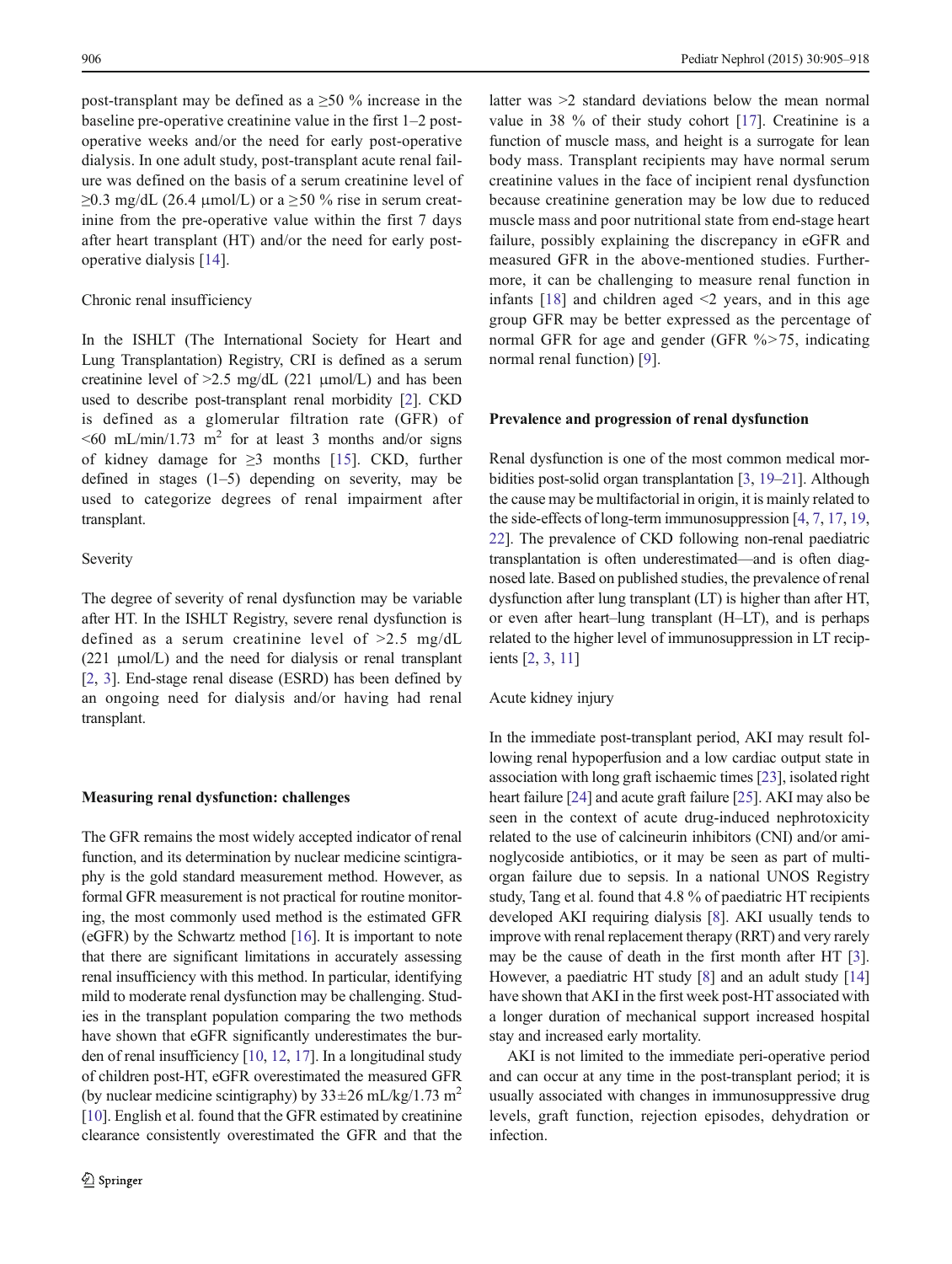#### Chronic renal insufficiency

Multiple single-centre studies and ISHLT Registry data have demonstrated a variable progression of renal dysfunction over time, with most studies showing an early decline in the first 6– 12 post-transplantation months followed by a gradual decline over subsequent years [\[9](#page-11-0), [17,](#page-11-0) [26](#page-11-0)–[28\]](#page-12-0). On longitudinal followup of renal function using measured GFR, Bharat et al. found at least mild renal impairment in 16 and 66 % of patients at 1 and 5 years after HT, respectively [[10](#page-11-0)]. In another singlecentre study with a median follow-up of 5 years post-HT, there was progressive increase in renal insufficiency from 17 to 21 % and then to 29 % at 1, 3 and 5 years, respectively [[27\]](#page-12-0). In a 10-year U.S. study of paediatric HT recipients (age  $\le$ 18 years) from 1990 to 1999 who survived for  $>$ 1 year, 3 % developed ESRD during the mean follow-up period of 7 years (range 1–14 years). The 5-year actuarial risk for ESRD was 0.9 % and that for CRI was 4 %, both increasing to 4.3 and 11.8 % at 10 years, respectively [\[5\]](#page-11-0). In a more recent study from the PHTS registry, 1.4 % developed ESRD over a follow-up period of 4 years, and freedom from late renal dysfunction was 71 and 57 % at 5 and 10 years, respectively [\[6](#page-11-0)]. In the ISHLT Fifteenth Official Paediatric Registry Report 2012, 10 % of HT recipients required RRT in the form of dialysis or renal transplant by 15 years post-transplant [\[3](#page-11-0)].

In contrast, very few studies have shown an improvement or even long-term stability of renal function over time [[29](#page-12-0), [30\]](#page-12-0). Phan et al. reported an improvement in the post-operative period, presumably as a result of better cardiac output and improved renal perfusion [\[30](#page-12-0)]. In a single-centre study of thoracic transplant recipients, among whom HT recipients predominated, Pradhan et al. found a decline in the mean percentage of normal eGFR in the first 6 months after transplantation, following which the level remained relatively stable for nearly 9 years. However, the GFR % (percent normal for age and gender), showed a significant decline over time within all age brackets, with the maximum decline occurring in the first 2 years despite adjustment for improvement in nutritional state. In addition, the percentage of patients with a GFR  $\%$  of  $\geq 75$  dropped from 78 % at the time of transplant to 45 % at 1 year, 29 % at 2 years and only 14 % at 5 years after transplantation [\[9\]](#page-11-0).

The variability in the above studies reflects the variation in indicators used for measuring renal dysfunction, the shortcomings in estimating equations based on serum creatinine and the differences in immunosuppression protocols in different centres. These studies are tabulated in Table [1](#page-3-0).

### Timing/pathophysiology/mechanisms of kidney injury

The factors contributing to kidney injury in paediatric HT recipients are shown in Fig. [1.](#page-4-0)

### Pre-existing (pre-transplant) renal insufficiency

Pre-existing renal insufficiency, either pre-transplant or peritransplant, is common and may be seen in about 2.5–42 % of the study cohorts, depending on the definition used for renal dysfunction [\[6,](#page-11-0) [8](#page-11-0), [9,](#page-11-0) [27,](#page-12-0) [30](#page-12-0), [31](#page-12-0)]. Various pathophysiological mechanisms, such as renal neurohormonal activation and paediatric cardiorenal syndrome, are postulated in the context of chronic heart failure [\[32\]](#page-12-0). Pre-transplant renal insufficiency, however, has an important influence on post-operative renal insufficiency—the worse the degree of impaired pre-operative renal function, the higher the chances of post-operative renal dysfunction [\[4,](#page-11-0) [8](#page-11-0)] [\[30](#page-12-0)]. However, accurate assessment of renal function in the pre-transplant phase to ensure that there is adequate renal reserve is difficult because of limitations in GFR measurement. Tang et al. reported that 60 % of those on pre-transplant dialysis required it in the post-operative period and that those that needed both pre- and post-transplant dialysis had much worse longitudinal survival outcomes as compared to those who had needed it only either pre- or post-HT [\[8](#page-11-0)].

### Early after transplant

Varying degrees of AKI are commonly seen in the immediate peri-operative period [\[8](#page-11-0), [10\]](#page-11-0). Multiple factors are responsible, including pre-transplant renal function, the transplant surgery itself with cardiopulmonary bypass, peri- and post-transplant haemodynamic state, graft function and finally nephrotoxicity from acute exposure to CNI and other nephrotoxic drugs.

Transplant surgery Renal function may be affected by the transplant surgery itself, which involves cardiopulmonary bypass and aortic cross clamp against a background of a compromised general state resulting from the end-stage heart disease. In addition, there may be large volume shifts and aggressive diuresis in the immediate peri-operative period. In particular, children undergoing a high-risk transplant following single ventricle palliation, for example following Fontan surgery, who need longer duration of cardiopulmonary bypass may be vulnerable to compromised renal function [\[33](#page-12-0)].

Peri- and post-transplant haemodynamic state and graft function In the post-operative period, particularly with HT recipients, renal perfusion is entirely dependent on the graft function. In addition, there may be significant capillary leak post-HT. Peri- and post-transplant haemodynamic state and allograft function changes, resulting in hypotension requiring inotropic support, may lead to variability in renal perfusion [[4,](#page-11-0) [23,](#page-11-0) [25\]](#page-11-0) and aggravate any microcirculatory abnormalities and increases in renovascular resistance caused by acute exposure to CNI agents.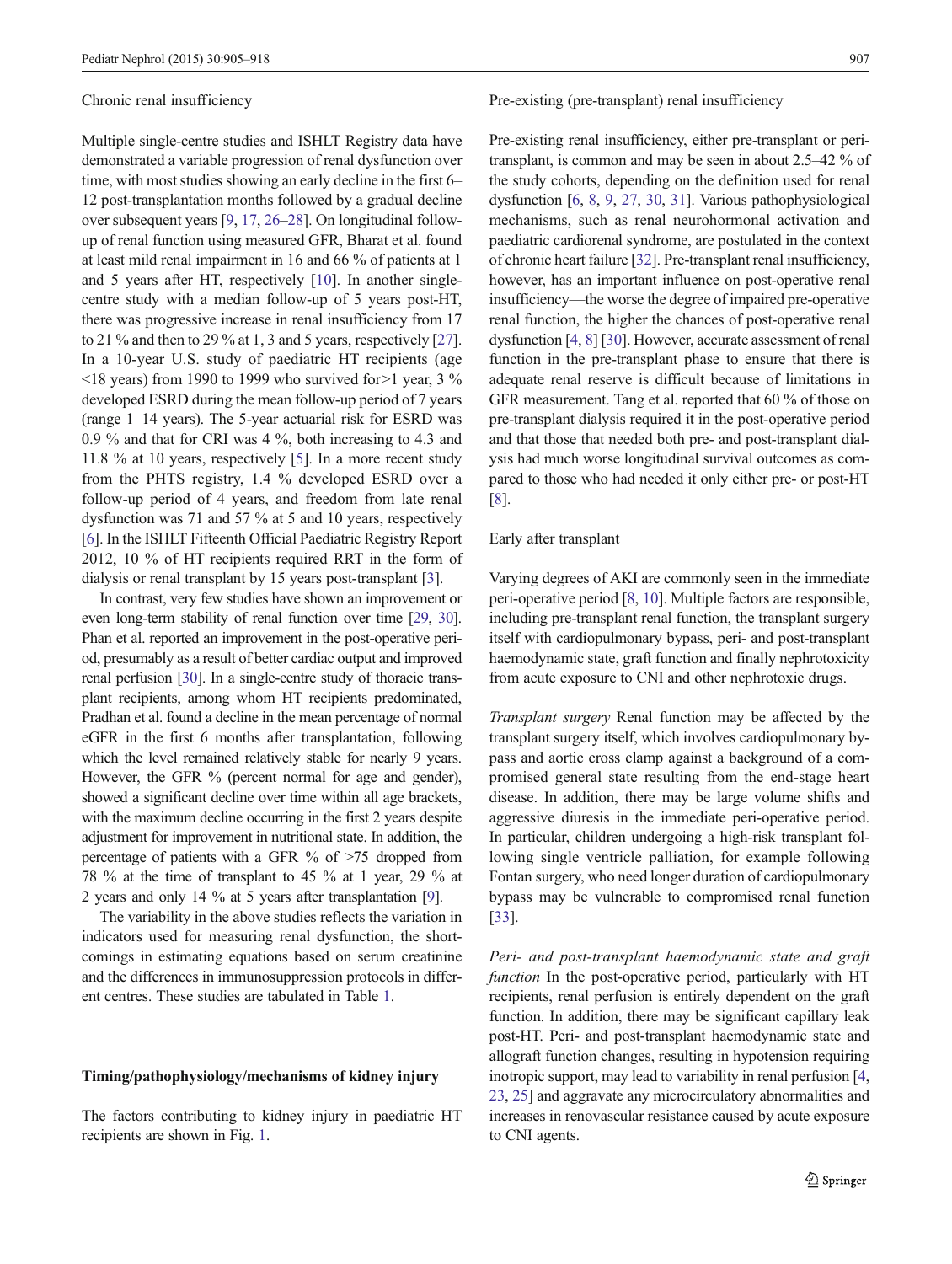<span id="page-3-0"></span>

| Study (first author)/year/location                                                                  | Type                                                         | Patients                                                   | Renal function test                                                                                                                         | Follow-up period                                                                | Immunosuppression<br>used                                                        | Renal functional outcome                                                                                                               | Identified risk factors for renal<br>dysfunction                                                                                                                                               |
|-----------------------------------------------------------------------------------------------------|--------------------------------------------------------------|------------------------------------------------------------|---------------------------------------------------------------------------------------------------------------------------------------------|---------------------------------------------------------------------------------|----------------------------------------------------------------------------------|----------------------------------------------------------------------------------------------------------------------------------------|------------------------------------------------------------------------------------------------------------------------------------------------------------------------------------------------|
| Hornung [26]/2001/<br>Newcastle, UK                                                                 | Single-centre retrospective HT 1985-1998<br>cohort study     | $n = 54$                                                   | formula at ages 1, 2, 4<br>GFR by Schwartz<br>and 8 years                                                                                   | Median 5 years                                                                  | Cyclosporine                                                                     | Progressive decrease in<br>mean GFR                                                                                                    | ·Early cyclosporine exposure<br>during first 2 months                                                                                                                                          |
| Pradhan [9]/2002/Children's<br>Hospital of Philadelphia,<br>USA                                     | Single-centre retrospective HT, LT, H-LT 198<br>cohort study | op<br>$1998, n=46$                                         | GFR and GFR percent<br>normal for age                                                                                                       | 9 years                                                                         | Tacrolimus, cyclosporine,<br>azathioprine                                        | Significant decline in the mean %<br>of normal estimated GFR over<br>time in all age groups                                            | the first 6 months post-HT<br>·Higher tacrolimus levels in<br>•Younger age at HT                                                                                                               |
| Hospital of Pittsburgh, and<br>English [17]/2002/Children's<br>Gainesville, USA<br>Shands Hospital, | Two-centre retrospective<br>cohort study                     | HT 1982-1998<br>$n = 123$                                  | 1 month, 6 months,<br>formula. mGFR,<br>eGFR by Schwartz<br>1 year and then<br>annually                                                     | $7$ years                                                                       | Cyclosporine, tacrolimus                                                         | Steady decline, drop in creatinine<br>clearance over time                                                                              | No difference between<br>cyclosporine and<br>tacrolimus                                                                                                                                        |
| Phan [30]/2003/Hospital<br>for Sick Children,<br>Toronto, Canada                                    | Single-centre retrospective HT 1994-1999<br>cohort study     | $n=41$                                                     | and yearly post-HT<br>eGFR by Schwartz<br>formula, pre-HT                                                                                   | followed for at least<br>Mean $33 \pm 17$ months;<br>2/41 patients<br>24 months | Cyclosporine, tacrolimus,<br>methylprednisolone,<br>MMF                          | which remained stable. Acute<br>Increased GFR in the first year,<br>renal dysfunction episodes<br>were common                          | No attempts made to identify risk<br>factors as only 3 patients had<br>decreased GFR at follow-up.                                                                                             |
| Lee [5]/2007/ Virginia,<br><b>USA</b>                                                               | Registry study                                               | 1999 $n=2032$<br>HT SRTR 1990-                             | CRI serum creatinine $\geq 2.5$ mg/dL<br>(221 µmol/L) to define renal<br>and/or kidney transplant<br>ESRD-long-term dialysis<br>dysfunction | Mean (range) follow-up<br>$7$ (range 1-14) years                                | on CNI dosing or drug<br>information available<br>Registry dataset, no<br>levels | increased risk of death as compared<br>with ESRD post-HT had a ninefold<br>3 % developed ESRD. Children<br>to those who did not        | •ICU stay or ECMO at transplant<br>·African-American race<br>•African-American race<br>·Previous transplant<br>·Pre-HT diabetes<br>•Pre-HT dialysis<br><b>MOOH</b><br><b>ESPE</b><br>FOCM<br>E |
| Arkansas Children's<br>Hospital, Arkansas,<br>Sachdeva [27]/2007/<br>USA                            | Single-centre retrospective HT 1991-2004<br>cohort study     | $n = 77$                                                   | eGFR by Schwartz formula.<br>and 12 months post-HT<br>and amually thereafter<br>Pre-HT and at 1, $6\,$                                      | Median 5 years                                                                  | Cyclosporine, azathioprine,<br>prednisone, MMF,<br>tacrolimus                    | Progressive increase in CRI<br>$\rm post\text{-}HT$                                                                                    | ·Longer duration of listing<br>African-American race<br>•Younger age at HT<br><b>CNI</b> level                                                                                                 |
| Children, Toronto,<br>Hospital for Sick<br>Bharat [10]/2009/<br>Canada                              | Single-centre retrospective HT 1990-2004<br>cohort study     | $n=91$                                                     | medicine scintigraphy<br>mGFR by nuclear                                                                                                    | $10\ \mathrm{years}$                                                            | Before 1997: cyclosporine+<br>After 1997: tacrolimus<br>azathioprine<br>and MMF  | Freedom from mild renal insufficiency<br>5 years post-HT, respectively<br>was 84 and 3 % at 1 and                                      | ·Higher CNI dose during first<br>2 months post-HT<br>$-Pre-1997$ era<br>•Female sex                                                                                                            |
| Feingold [6]/2011/Children's<br>Hospital of Pittsburg,<br>Pittsburg, USA                            | Registry Study<br>PHTS Database                              | HT 1993-2006<br>$n = 812$                                  | eGFR by Schwartz<br>formula                                                                                                                 | $1.5 - 12.6$ ) years<br>Median 4.1 (range                                       | information available on<br>CNI dosing or drug<br>Registry dataset, no<br>levels | Late renal dysfunction                                                                                                                 | ·Rejection with haemodynamic<br>compromise in the first<br>•Lowest quartile of eGFR<br>at 1-year post-HT.<br>·Earlier era of HT<br>year post-HT<br>·Black race                                 |
| Hospital of Michigan,<br>Tang [8]/2011/Children's<br>Detroit, USA                                   | UNOS Database Registry<br>data                               | aged <18 years<br>$2008 n = 35,98$<br><b>HT UNOS 1993-</b> | Need for dialysis                                                                                                                           | 15-year dataset                                                                 | on CNI dosing or drug<br>information available<br>Registry dataset, no<br>levels | PRF associated with early mortality<br>7 % developed PRF (dialysis from<br>listing to hospital discharge).<br>(first 6 months post-HT) | ·Congenital heart disease as<br>·Inotrope requirement<br>listing diagnosis.<br>·Ventilation<br>·ECMO                                                                                           |

<sup>2</sup> Springer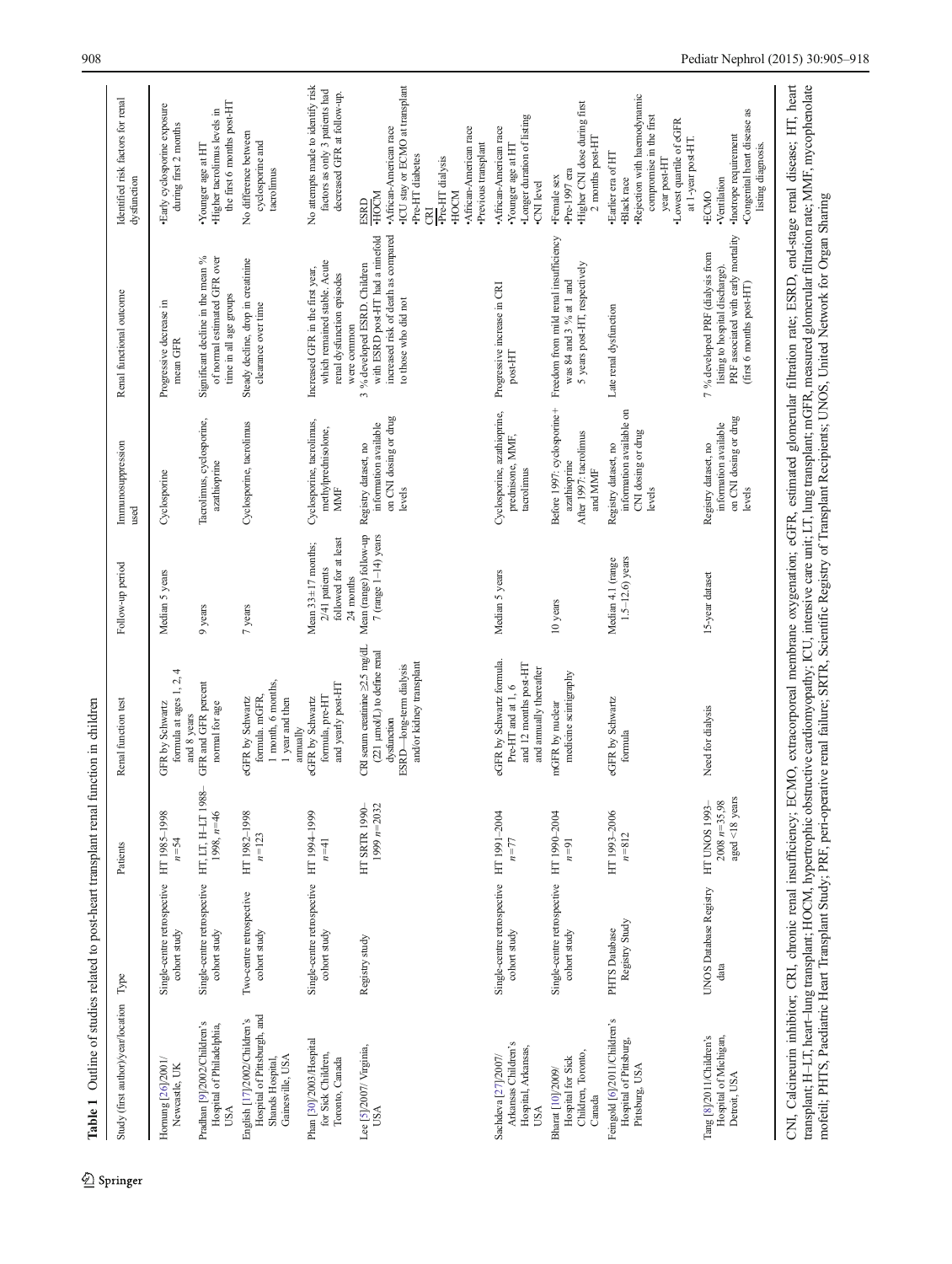<span id="page-4-0"></span>Fig. 1 Factors contributing to kidney injury in paediatric heart transplant recipients. ECMO Extracorporeal membrane oxygenation, ESRD end-stage renal disease, ICU intensive care unit, IVIG intravenous immunoglobulin, VAD ventricular assist device



Other nephrotoxic drugs in the immediate post-transplant period may further contribute to acute renal dysfunction. AKI post-HT, especially in those after failed palliation following congenital heart disease (CHD) necessitating haemodialysis, portends a poor outcome [[33](#page-12-0)].

Mechanical circulatory support in the peri-transplant period and renal function

In children with worsening heart failure, poor renal function associated with low cardiac output state is one of the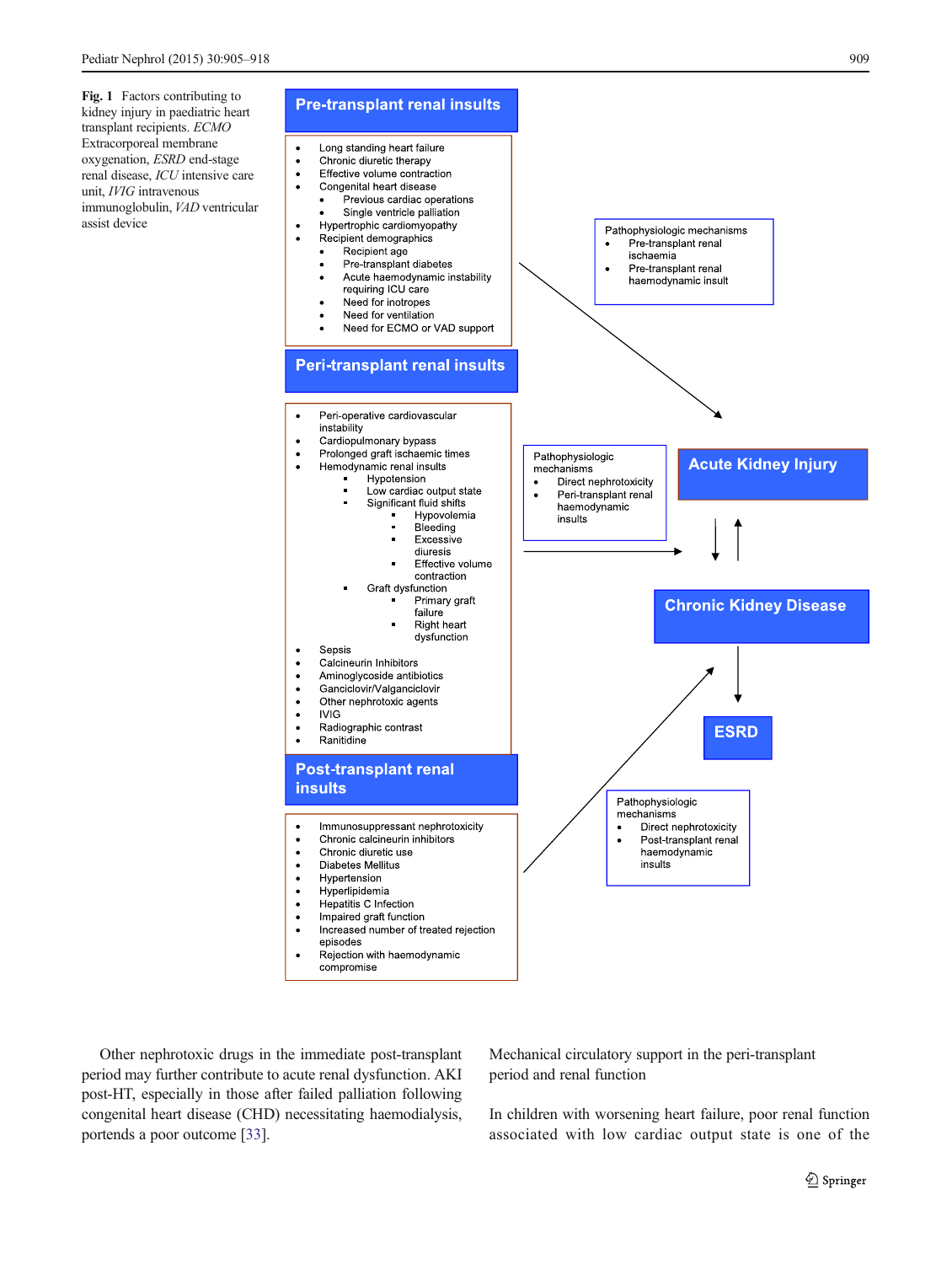indications for MCS, the rationale being that improving cardiac output will improve renal perfusion and consequently ensure good renal function. Sometimes, it may be necessary to augment MCS with RRT for a short period of time to allow for renal recovery [\[34\]](#page-12-0). Veno-arterial extracorporeal membrane oxygenation (ECMO) support in the context of little native cardiac function provides non-pulsatile flow to the kidneys; nevertheless, improving cardiac output and overall perfusion is most commonly associated with renal recovery. However, renal insufficiency and concomitant need for dialysis, while mechanically bridged to HT, is an important risk factor for decreased survival before and after transplant [\[33,](#page-12-0) [35](#page-12-0)–[37](#page-12-0)].

Lately, MCS with newer ventricular assist devices (VAD), such as the Berlin Heart EXCOR device, offers paracorporeal, pneumatically driven, pulsatile assistance to the circulation [\[38](#page-12-0)–[40\]](#page-12-0). In these critically ill children, a mild to moderate degree of renal failure is commonly seen in the preimplantation period; not infrequently, new onset renal failure may be seen post-implantation. This is most often related to the precarious haemodynamics and poor renal perfusion preand peri-implantation of the device. Children with complex CHD and, in particular, those following single ventricle palliation have higher morbidity and mortality following implantation of the Berlin Heart EXCOR device [\[41](#page-12-0), [42\]](#page-12-0). In a recent study by Almond et al. of children in the USA undergoing Berlin Heart EXCOR support as a bridge to transplantation, renal function (measured by GFR adjusted for age) at the time of implantation was the single strongest predictor for mortality while on the device [\[38\]](#page-12-0).

In a single-centre study, Prodhan et al. compared the effect of MCS on renal function and found that there was a steady early improvement in eGFR in the VAD-supported group and the ECMO+VAD group which was, however, not sustained, with a subsequent decline of renal function seen over the length of support. In contrast, in the ECMO group, the improvement in eGFR continued until day 28 of support [[43\]](#page-12-0). Registry-based studies have shown that the need for ECMO at the time of being listed for HT is an important risk factor for peri-operative renal failure [\[8\]](#page-11-0) as well as for subsequent development of ESRD [\[5](#page-11-0)]. Tang et al. reported that the need for ECMO, ventilator and inotropic support and a primary diagnosis of CHD at listing increased the risk for peri-operative renal failure [\[8](#page-11-0)]. Lee et al. also reported that the need for ICU and ECMO and for pre-transplant dialysis were risk factors for ESRD and CRI, respectively [[5\]](#page-11-0). These factors reflect the degree of clinical severity and highlight the level of dependency on critical care interventions, which are crucial for successful transplant outcome.

# Chronic renal dysfunction

Late after transplant Chronic renal dysfunction in paediatric HT recipients is common, and is slowly progressive after an

initial, early decline. The cumulative effect of total CNI exposure after transplant leads to renal tubular atrophy and interstitial fibrosis, resulting in a gradual and progressive decline in renal function [[12](#page-11-0), [44](#page-12-0), [45](#page-12-0)].

### Immunosuppressive therapy and effects on kidney function

Calcineurin inhibitors The advent of agents such as cyclosporine A and tacrolimus in post-transplant immunosuppression has revolutionized survival in transplant recipients; both of these drugs, however, are associated with direct nephrotoxicity. It is very common for transplant recipients to be on CNI agents at the 1- and 5-year follow-up [\[3\]](#page-11-0). Both cyclosporine A and tacrolimus cause renal ischaemia due to afferent arteriolar vasoconstriction through activation of the intra-renal renin–angiotensin system, as well as imbalances between prostaglandin E2 and thromboxane A2 effects. In an elegant review, Di Filippo et al. describe these pathophysiological mechanisms in detail [[22\]](#page-11-0). Various other postulated mechanisms include an increase in endothelin-1 (a potent vasoconstrictor causing tubulointerstitial fibrosis) and a decrease in the production of nitric oxide (a vasodilator). Chronic ischaemia causes intra-renal overexpression and upregulation of transforming growth factor beta 1, which in turn promotes glomerulosclerosis and tubular interstitial fibrosis. Various gene polymorphisms may contribute to the individual variation in CNI-induced nephrotoxicity [[46\]](#page-12-0). Overproduction of angiotensin II associated with the genotype of the angiotensin-converting enzyme might be associated with poor prognosis. Other indirect mechanisms for CNI nephrotoxicity have also been implicated, such as thrombotic micro-angiopathy, sodium retention, hypertension, dyslipidemia (cyclosporine A effect) and diabetes (tacrolimus effect) [[7](#page-11-0), [19](#page-11-0), [47\]](#page-12-0).

When does toxicity occur? Is it dose dependent? Does early high dose matter? Is it related to duration of exposure? Is there a difference between CNIs? Is there any reversibility possible?

Two distinct patterns of cyclosporine A nephrotoxicity have been characterized in adult studies in the immediate postoperative and long-term follow-up periods after HT [[44\]](#page-12-0). Moderate azotemia leading to AKI has been shown to be significantly more common in the first post-operative week in cyclosporine A-treated recipients than in patients treated with other agents, such as azathioprine [[44](#page-12-0)], and is worse with intravenous cyclosporine A administration [[14\]](#page-11-0). Although both occur with high prevalence, the early form does not appear to be a specific risk factor for the late form.

Nephrotoxicity with cyclosporine A is considered to be dose-dependent, and high early exposure leads to a progressive decline in renal function, which persists even after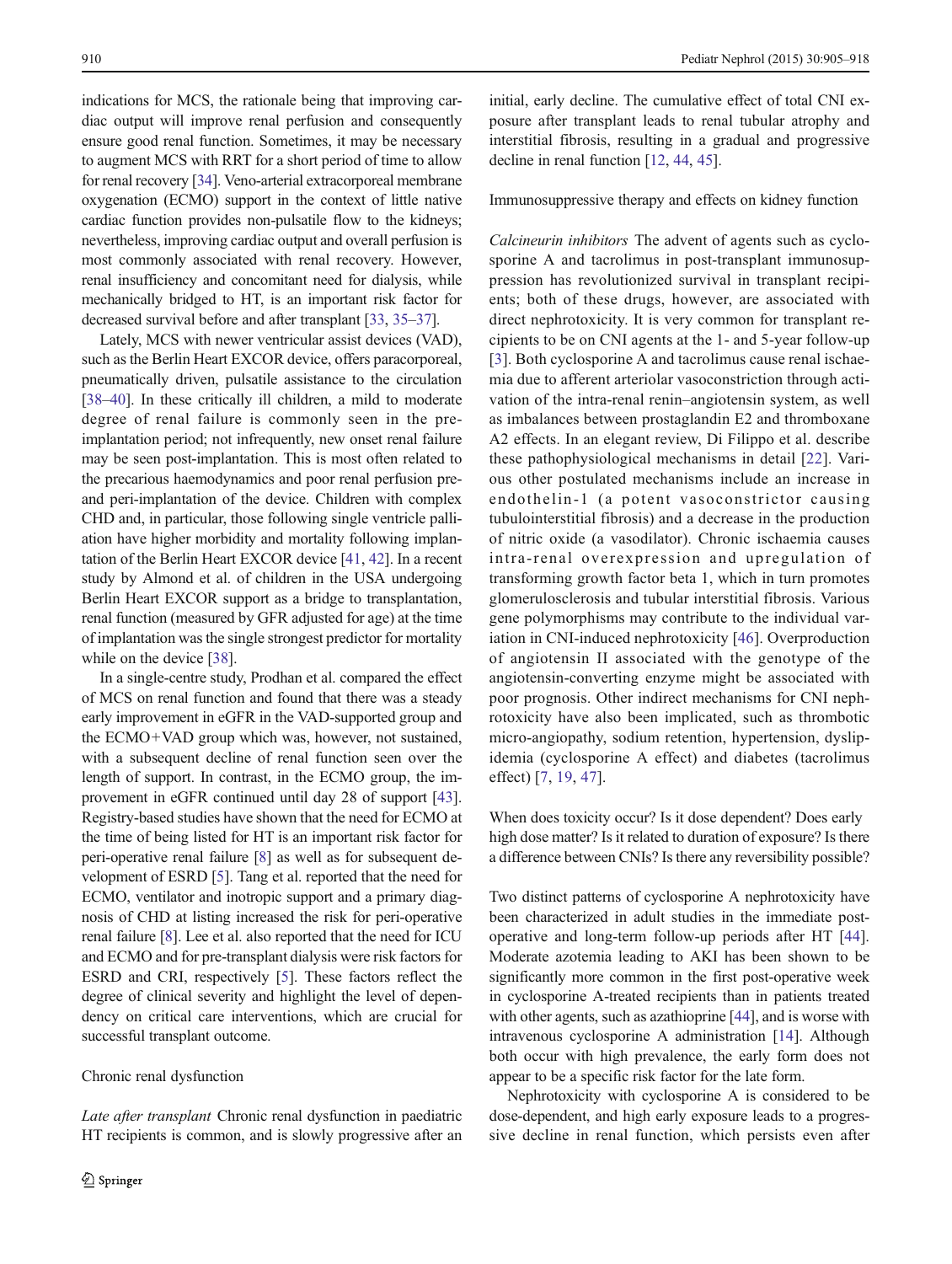subsequent reduction in cyclosporine A dose [\[26](#page-11-0), [48\]](#page-12-0). Although with lower dosage, the degree of renal impairment may be lower, the pathological changes in the kidney, as seen on biopsies, remain the same regardless of dose [[45\]](#page-12-0). While CNIs have been implicated in renal insufficiency post-HT, some studies have failed to show a direct correlation between renal dysfunction and cyclosporine A or tacrolimus levels or doses, suggesting that these drugs may not be the sole factor responsible for evolving renal dysfunction post-transplant [[49,](#page-12-0) [50\]](#page-12-0). In the ISHLT Fifteenth Official Paediatric Registry Report 2012, the type of CNI selected had no demonstrable influence on late renal function [[3](#page-11-0)]. However, Pradhan et al. reported that higher tacrolimus trough levels over the first 6 months had a significant negative correlation with GFR %. Although these authors found the same correlation with cyclosporine A levels, it did not reach statistical significance [[9\]](#page-11-0). Hornung et al., in an earlier study, showed that the 2-month cyclosporine A trough levels predicted lower GFR in the first year after transplant [\[26\]](#page-11-0). Similarly, Bharat et al. showed that the higher maximum cyclosporine A and tacrolimus dosage in the first 2 months post-transplant were both associated with declining GFR and increasing probability of an abnormal GFR over time [\[10](#page-11-0)].

Tacrolimus is being increasingly used as an alternative to cyclosporine A in paediatric HT patients [\[51](#page-12-0)]. Unlike cyclosporine A [\[52](#page-12-0)], it does not cause gingival hyperplasia or hirsuitism and has been shown to have superior efficacy in paediatric HT recipients [\[47\]](#page-12-0). In a longitudinal study of renal function in paediatric renal transplants, tacrolimus has been shown to be superior to cyclosporine A, and recipients had significantly better eGFR at 1, 2, 3 and 4 years post-transplant [\[53\]](#page-12-0). Initial studies showed that cyclosporine A-induced renal toxicity was higher with tacrolimus [\[51](#page-12-0)], but further studies have not found this association [\[17](#page-11-0)]. English et al. compared the nephrotoxicity of tacrolimus and cyclosporine A in 123 children followed at two HT centres over a 7-year period and found no differences in the decline of calculated creatinine clearance between the two groups [\[17](#page-11-0)]. However, hypertension, an important contributory factor to the development of CRI, was lower in those treated with tacrolimus [\[51\]](#page-12-0).

CNI-induced nephrotoxicity increases with duration of exposure and has limited potential for reversibility [\[26,](#page-11-0) [48\]](#page-12-0). The younger transplant recipients, who are going through the normal phase of maturation of renal function, may thus be more vulnerable to the effects of decreased renal perfusion in the peri-operative period. In adults, reduction of the mean cyclosporine A dosage from  $5.3 \pm 0.7$  to  $2.3 \pm 0.3$  mg/kg/ day between 9 and 21 months after transplantation with concurrent azathioprine therapy led to an improvement of renal function [\[44](#page-12-0)]. Some studies have reported that there may even be a partial improvement in renal function after elimination or dose reduction of CNIs even after years of use [\[54](#page-12-0)–[56](#page-12-0)]. However, this result has not been consistently shown in other

adult and paediatric studies, where the early loss of renal function was irreversible and did not improve despite substitution or reduction of CNI target levels [[17,](#page-11-0) [48](#page-12-0), [49](#page-12-0)].

Other co-morbid factors contributing to CRI

Other associated medical conditions, such as hypertension [[8,](#page-11-0) [17,](#page-11-0) [30](#page-12-0), [57](#page-12-0)], diabetes [\[8](#page-11-0), [58](#page-12-0), [59](#page-12-0)] and hyperlipidaemia, may contribute to on-going renal dysfunction and add to the cumulative burden of renal insufficiency in the post-transplant phase.

# Predictive factors (pre- and post-transplant) for chronic renal dysfunction and outcome

The degree of pre-operative worsening renal dysfunction has been shown to be a significant factor for in-hospital mortality, but not for late post-transplant mortality. Rajagopal et al. showed that worsening renal function from the time of listing to time of transplantation, as defined by AKIN guidelines, was associated with early in-hospital mortality, but not with late post-transplant mortality [[31\]](#page-12-0). These authors found that those with mild, moderate and severe degree of worsening renal dysfunction had adjusted odds ratios of 2.1, 2.7 and 3.6 for inhospital mortality, respectively [[31](#page-12-0)]. In adults, pre-transplant serum creatinine and renal indices have been found to have limited predictive value on late outcome after a HT operation [\[49](#page-12-0), [60](#page-13-0)]. In the most recent ISHLT Registry report, pretransplant renal support and pre-transplant creatinine were identified to be significant risk factors for 1-year mortality after HT [\[3\]](#page-11-0).

In a recent national UNOS Registry-based study of HT recipients with peri-operative renal failure, Tang et al. found worse survival outcomes for those that needed pre- and posttransplant dialysis; significant risk factors were primary diagnosis of CHD, Hispanic ethnicity and requirement for posttransplant dialysis [\[8\]](#page-11-0). This peri-operative renal failure appeared to have the most impact on survival during the first 6 months after transplant [\[8\]](#page-11-0). However, the authors were not able to test the correlation between the duration of RRT and subsequent outcome.

Although eGFR at transplant has not been shown to be a predictive factor for later long-term renal dysfunction or outcome [[6,](#page-11-0) [31](#page-12-0)], those that develop CRI post-HT have been shown to have a significantly higher (9-fold) risk of death [\[5](#page-11-0)]. In one study, post-transplantation renal insufficiency at 6 months predicted a ninefold increased risk for developing CKD at 5 years [\[27](#page-12-0)]. Similarly, another series showed that decreased eGFR at 1-year post-HT, but not at HT, predicted the onset of late renal dysfunction [[6\]](#page-11-0). In a 10-year national cohort study of paediatric HT recipients with a mean followup of 7 years, the significant risk factors identified for CRI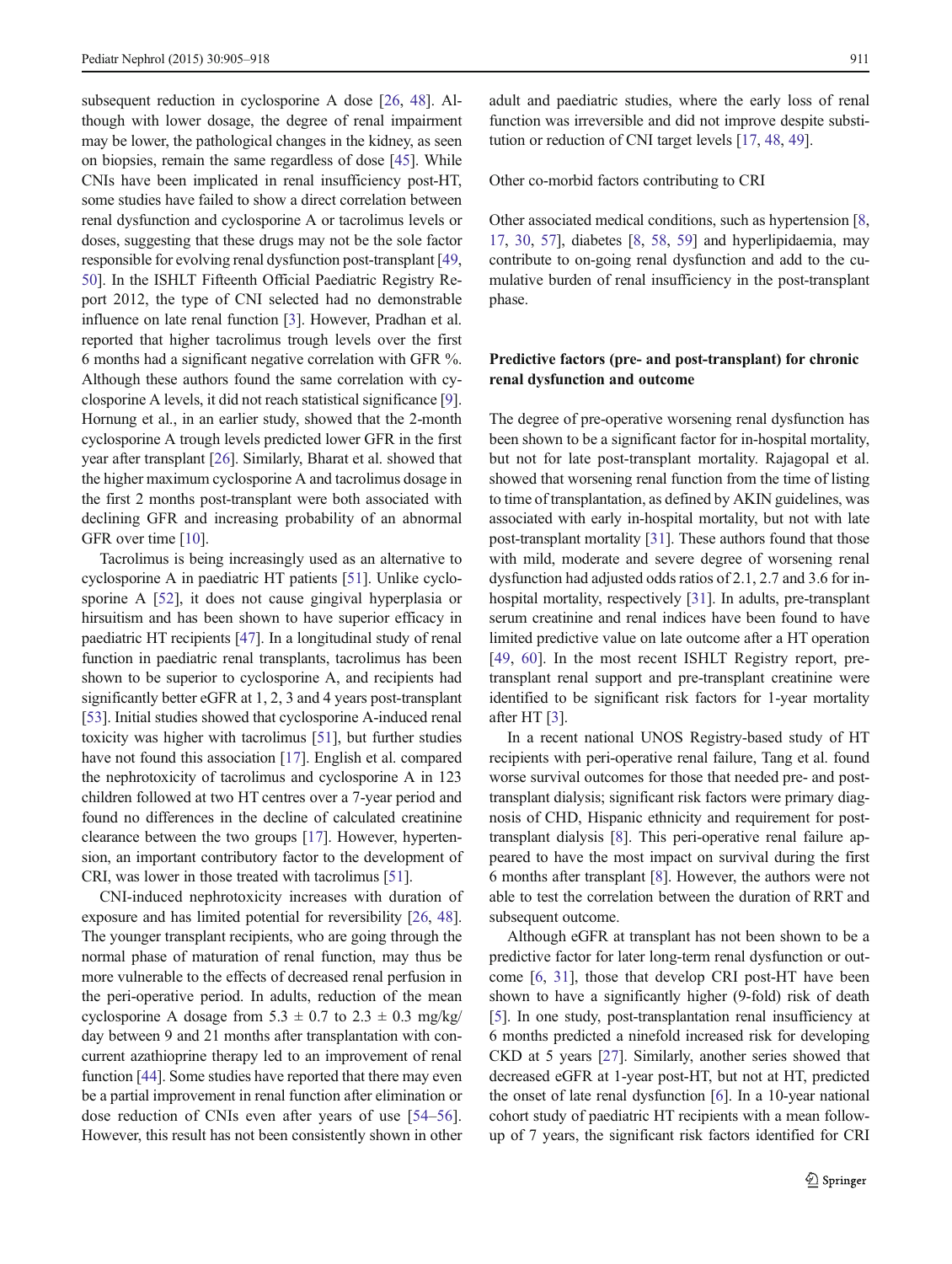were pre-transplant dialysis, hypertrophic cardiomyopathy, African-American race and previous transplant; those for ESRD were hypertrophic cardiomyopathy, pre-transplant diabetes, African-American race and intensive care unit (ICU) stay or ECMO at the time of transplant (the latter is suggestive of haemodynamic instability) [[5\]](#page-11-0). Increased risk of late renal dysfunction has also been reported in black people, those with rejection associated with haemodynamic compromise and those with the lowest quartile of eGFR  $>60$  mL/min/1.73 m<sup>2</sup> at 1 year post-HT [\[6](#page-11-0)]. In adults, post-HT hypertension has been found to be a predictor of renal insufficiency [\[61,](#page-13-0) [62\]](#page-13-0).

Some studies have reported that higher maximum cyclosporine A and tacrolimus dosage in the first 6 months posttransplant is associated with declining GFR and an increasing probability of an abnormal GFR over time [\[9](#page-11-0), [10,](#page-11-0) [26](#page-11-0)]. In contrast, the ISHLT 2012 report showed that the type of CNI selected had no demonstrable influence on late renal function [\[3](#page-11-0)]. Differences in CNI target levels and a higher probability of an abnormal renal function could be the influenced by the different immunosuppression regimens employed in different eras, as shown by Bharat et al. (higher in those transplanted before 1997) [\[10\]](#page-11-0) and Feingold et al. (higher in those transplanted before 1999) [[6](#page-11-0)].

Thus, in summary, among the many registry-based and single-centre studies on renal failure post-HT mentioned above, only few factors have been consistently identified to be of predictive value for identifying chronic renal dysfunction and subsequent outcome (see Table [1](#page-3-0)). In addition, there are some conflicting reports. Two papers have shown that younger age at HT is associated with late renal dysfunction [\[9](#page-11-0), [27](#page-12-0)]; another, however, has shown that a transplant age of <2 months is associated with increasing GFR and decreasing probability of an abnormal GFR over time [\[10](#page-11-0)], whereas yet another has shown no association [\[5](#page-11-0)]. Similarly, gender has been shown to be a significant factor in one study, with females having a higher probability of an abnormal late GFR [\[10](#page-11-0)], which has not been borne out in other studies [[5,](#page-11-0) [9,](#page-11-0) [27\]](#page-12-0).

# Diagnosis and management of transplant recipients with renal insufficiency

### Measurement of renal function

Early diagnosis of renal impairment is important so that interventions may be instituted to prevent further ongoing damage. Regular monitoring and screening of renal function with serum creatinine and calculation of eGFR (when abnormal), formal GFR measurement, renal ultrasound scan, urine analysis for proteinuria and albumin/creatinine ratio are recommended. Most transplant centres maintain an institutional protocol for monitoring, which includes renal function. The

ISHLT guidelines recommend that eGFR should be done and urinalysis obtained at least yearly in paediatric HT recipients [\[63](#page-13-0)]. Close surveillance and monitoring of CNI drug levels, with frequent adjustment to target therapeutic range, is vital. Regular screening for hypertension, diabetes and hyperlipidaemia is an integral part of post-transplant management [[63\]](#page-13-0). In addition to regular monitoring, tests such as ambulatory blood pressure, oral glucose tolerance test and hyperlipidemia screen are recommended on an annual basis.

# Management of AKI

Acute kidney injury in the peri-operative period or anytime in the post-transplant period is treated with diuretics, usually loop diuretics such as furosemide, either intermittently or as an infusion with careful fluid restriction, while maintaining euvolemia and avoiding hypotension (see Fig. [2](#page-8-0)). Monitoring of central venous pressure (CVP) and targeting optimum haemodynamics to ensure renal perfusion is vital. The CVP should be maintained between 5–12 mmHg, a level that provides adequate cardiac filling pressures without causing right ventricular overload [[63,](#page-13-0) [64](#page-13-0)]. In the acute phase, early continuous RRT is important to prevent fluid overload and to maintain optimum renal support. If the recipient develops anuria or oliguria or has a sharp rise in serum creatinine within 2–4 h after HT, then early continuous RRT must be instituted [\[63](#page-13-0)]. Similarly, if CVP remains elevated (>20 mmHg) despite pharmacologic interventions, continuous RRT must be commenced. Continuous RRT provides several advantages in critically ill post-transplant patients: (1) it can be successfully used even in haemodynamically unstable patients, including those on ECMO and fluid goals can be adjusted to suit the patient's clinical status; (2) as it is a continuous modality, fluid restriction is not needed, which allows nutrition, blood products and medications to be provided to the patient without worsening fluid overload [\[65](#page-13-0)]. It is important to avoid nephrotoxic drugs—in particular antibiotics. Furthermore, a delay in the initiation of CNI therapy should be considered if there is significant pre-operative renal insufficiency or deterioration of kidney function during the first 2 post-operative days [[63\]](#page-13-0). If renal failure persists beyond 4–6 weeks, then intermittent haemodialysis is an effective form of support. This modality can provide substantial clearance in a short period of time, thereby allowing the child freedom from the machine, and can facilitate rehabilitation from acute illness. However, IHD is technically challenging and requires a specialized centre with trained personnel [[65\]](#page-13-0).

#### Management of CRI

Progressive CRI leads to many well-characterized complications, such as poor growth, anaemia, hypertension, hypercholesterolaemia, secondary hyperparathyroidism with metabolic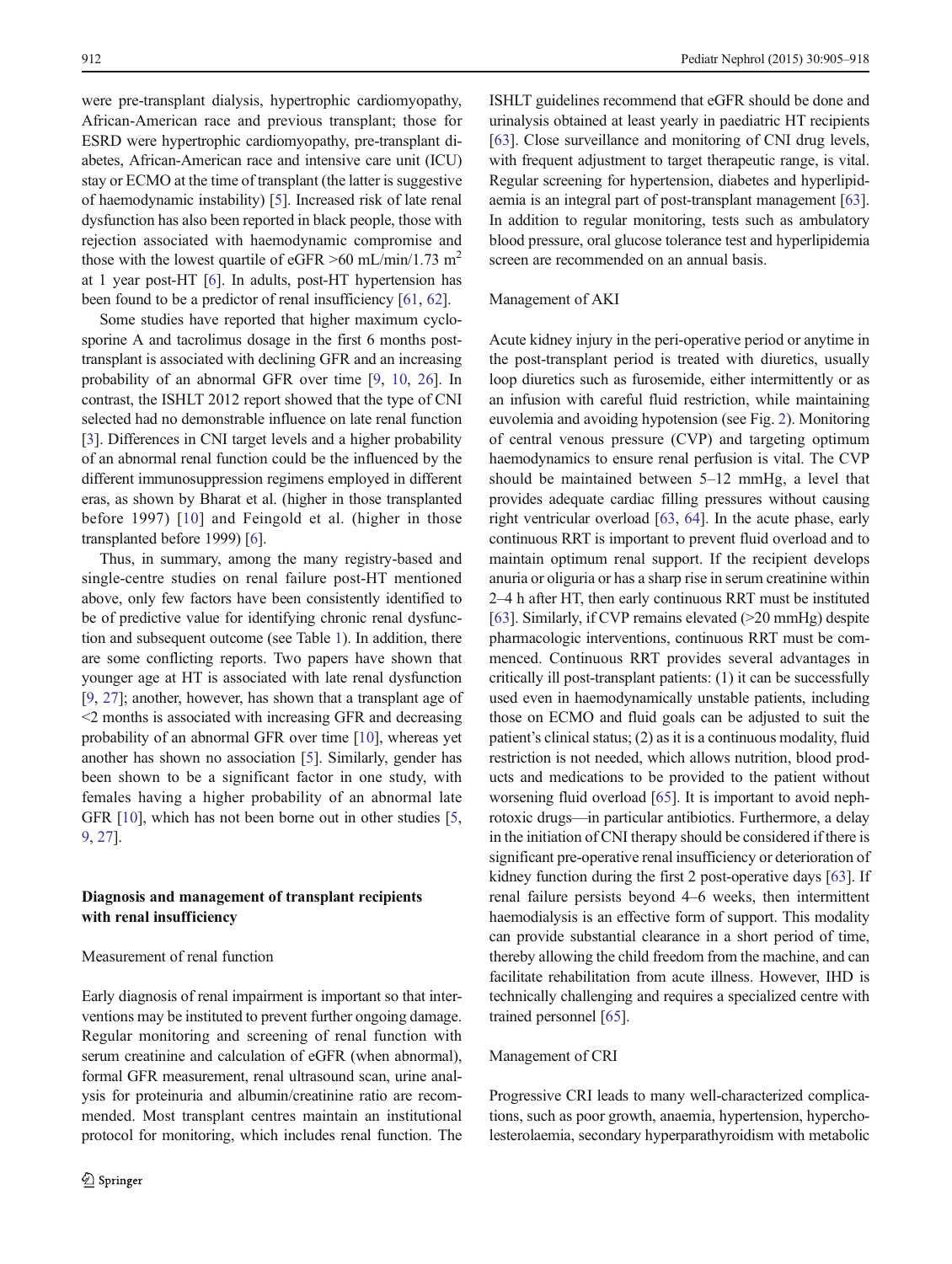<span id="page-8-0"></span>Fig. 2 Recommendations to protect renal function and facilitate renal recovery in paediatric heart transplant recipients. AKI Acute kidney injury, MCS mechanical circulatory support, CNI calcineurin inhibitor, CKD chronic kidney disease, CRI chronic renal insufficiency, RRT renal replacement therapy



bone disease and electrolyte abnormalities. These need to be managed with a good control of hypertension, use of lipidlowering agents and management of metabolic bone disease (see Fig. 2). The accelerated cardiovascular disease and sodium retention associated with CKD often requires maintaining patients in a relatively volume-depleted state, which can cause further chronic ischaemic injury to the kidney [[21\]](#page-11-0). Renal dysfunction is one of the factors that influences/contributes to the overall net state of immunosuppression, which in turn can predispose to an increased risk of infection [\[8,](#page-11-0) [66\]](#page-13-0). Interventions that have been proven to slow progression of CKD in the general population, such as management of hypertension and strict management of diabetes, must be instituted [[63\]](#page-13-0). Renal dietetic review to advise on high calorie, adequate protein, low phosphate diet and potassium and oxalate dietary intake is essential.

### Facilitating renal recovery after transplantation

Strategies to decrease CNI exposure

Strategies to improve renal function in recipients with significant renal dysfunction are directed towards reducing or eliminating exposure to nephrotoxic drugs and minimizing renal haemodynamic insults (see Fig. 2). Reducing the dose of CNI and if possible, withdrawal while substituting with another appropriate non-CNI agent—e.g. mTOR inhibitor (sirolimus/ everolimus)—to maintain effective immunosuppression should be considered [\[56](#page-12-0), [63,](#page-13-0) [67](#page-13-0)–[71](#page-13-0)].

There have been reports that switching the adjunct drug from azathioprine to mycophenolate mofetil has allowed lower trough levels of CNIs to be maintained without significant increase in rejection [\[55\]](#page-12-0). More recently, the proliferation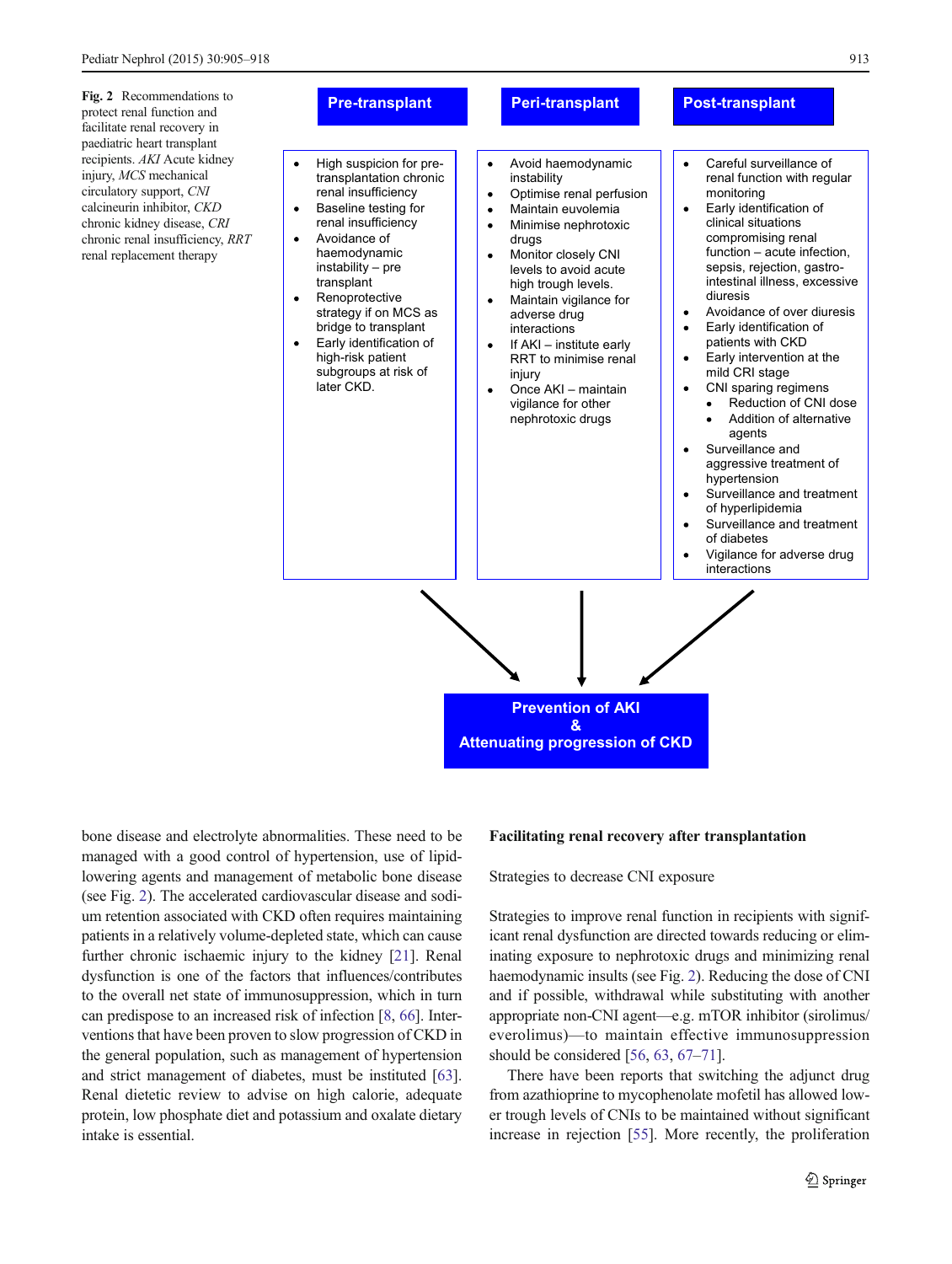signal inhibitors sirolimus and everolimus have been used as CNI-sparing agents for immunosuppression in HT patents who have renal dysfunction without significant increase in rejection episodes [[56,](#page-12-0) [67,](#page-13-0) [71,](#page-13-0) [72\]](#page-13-0). Two strategies have been used—sirolimus combined with low-dose calcineurin inhibitor and sirolimus as a replacement for calcineurin inhibitor. Both strategies have been reported to result in improved renal function, but caution has to be maintained with when sirolimus is administered without CNI as this therapy may be associated with increased rejection episodes [[73\]](#page-13-0). It appears that using tacrolimus and mycophenolate mofetil provides a safer alternative to the various immunosuppressive regimens [\[69,](#page-13-0) [73](#page-13-0), [74](#page-13-0)]. Basiliximab, a chimeric monoclonal antibody against CD25 (interleukin 2 receptor alfa) has potential advantages in the treatment of patients with renal impairment. Ford et al. reported that basiliximab given on Day 0 and Day 4 after transplantation in a group of ill children with pre- or postoperative renal dysfunction along with reduction or withdrawal of CNIs was well tolerated, with a low incidence of rejection [\[75](#page-13-0)]. Post-transplant ECMO may reduce the efficacy of basiliximab [[75\]](#page-13-0).

In summary, avoidance of overimmunosuppression, judicious use of steroids and CNI, minimization of doses where possible, and possibly the use of m-TOR inhibitors, are crucial in preventing and/or ameliorating renal dysfunction. In addition, careful avoidance of drugs that may alter metabolism of CNI and increase their renal toxicity is essential [\[76\]](#page-13-0). Furthermore, it is important to minimize or avoid exposure to other nephrotoxic drugs, such as aminoglycosides, amphotericin and ganciclovir, that are commonly used post-transplant to treat infections. Drug dosage needs to be adjusted for renal failure with careful therapeutic drug monitoring.

A word of caution needs to be emphasized: the potential risk for precipitation of rejection remains with modification of CNI agents; therefore, all these recipients must be closely followed to ensure effective immunosuppression. If significant renal insufficiency persists despite CNI reduction, the risk of precipitating rejection outweighs the benefit on renal function, and there is little evidence to support CNI-free regimens [\[22,](#page-11-0) [63\]](#page-13-0).

The ISHLT Fifteenth Official Paediatric Registry Report 2012 reported that 10 % of patients required RRT in the form of dialysis or renal transplant by 15 years post-heart transplant

#### Management of ESRD

### Renal transplant

[\[3](#page-11-0)].

declining renal function. Sequential kidney transplantation may be considered for ESRD in selected appropriate candidates [[63](#page-13-0)]. Most recipients who need RRT undergo haemodialysis (HD) although chronic peritoneal dialysis (PD) may also be used; however, the risk of peritonitis remains [\[65](#page-13-0)]. Both forms of RRT are associated with an increased mortality rate.

Combined or staged heart–kidney transplantation for refractory renal dysfunction

With advances in mechanical circulatory support, multi-organ transplantation with simultaneous combined heart-kidney transplant has become feasible, with reasonable outcome. Kim et al. report 2 children with end-stage heart and renal failure who were successfully bridged to combined, singledonor heart and kidney transplantation with mechanical circulatory support [\[77\]](#page-13-0). Simultaneous heart and kidney transplant has been reported in 0.5 % of children (UNOS database 1982–2009) where the survival was not significantly different from those undergoing heart transplant only [\[78](#page-13-0)]. Many of these patients (34 %) were going for a heart retransplantation. Gupta et al., in their series of recipients (UNOS database) over a 10-year period, found that the 1-year and 5-year survival after renal transplant was comparable to those who did not have a renal transplant [[79](#page-13-0)].

# Prevention, intervention and education, practice and policy

Potential renoprotective strategies should be pre-emptively instituted from the peri-transplant phase (see Fig. [2\)](#page-8-0). Careful attention to minimize peri-transplant renal injury, such as the avoidance of nephrotoxic drugs while awaiting transplant and optimization of peri-operative haemodynamics to prevent low cardiac output state and multiple organ failure, is important [[8,](#page-11-0) [63,](#page-13-0) [64\]](#page-13-0).

Certain high-risk groups, such as those with CHD and hypertrophic cardiomyopathy, may be more susceptible for renal dysfunction after HT [\[5](#page-11-0), [8](#page-11-0), [33\]](#page-12-0). Excessive diuresis leading to dehydration and effective volume contraction must be avoided while maintaining a careful watch on nephrotoxic medications.

Regular screening of renal function at 1, 3 and 12 months, and yearly thereafter, is recommended [[63](#page-13-0), [80\]](#page-13-0). Early involvement of paediatric nephrologists in the management of renal dysfunction, especially when there is renal dysfunction and a GFR of <90 mL/min/1.73 m<sup>2</sup>, presence of micro-albuminuria (urine albumin/creatinine 30–300 mg/g) and persistent hypertension, is recommended [\[63](#page-13-0), [80](#page-13-0)]. Early detection allows the possibility to slow CKD progression or even restore function with effective management. Physicians must focus on the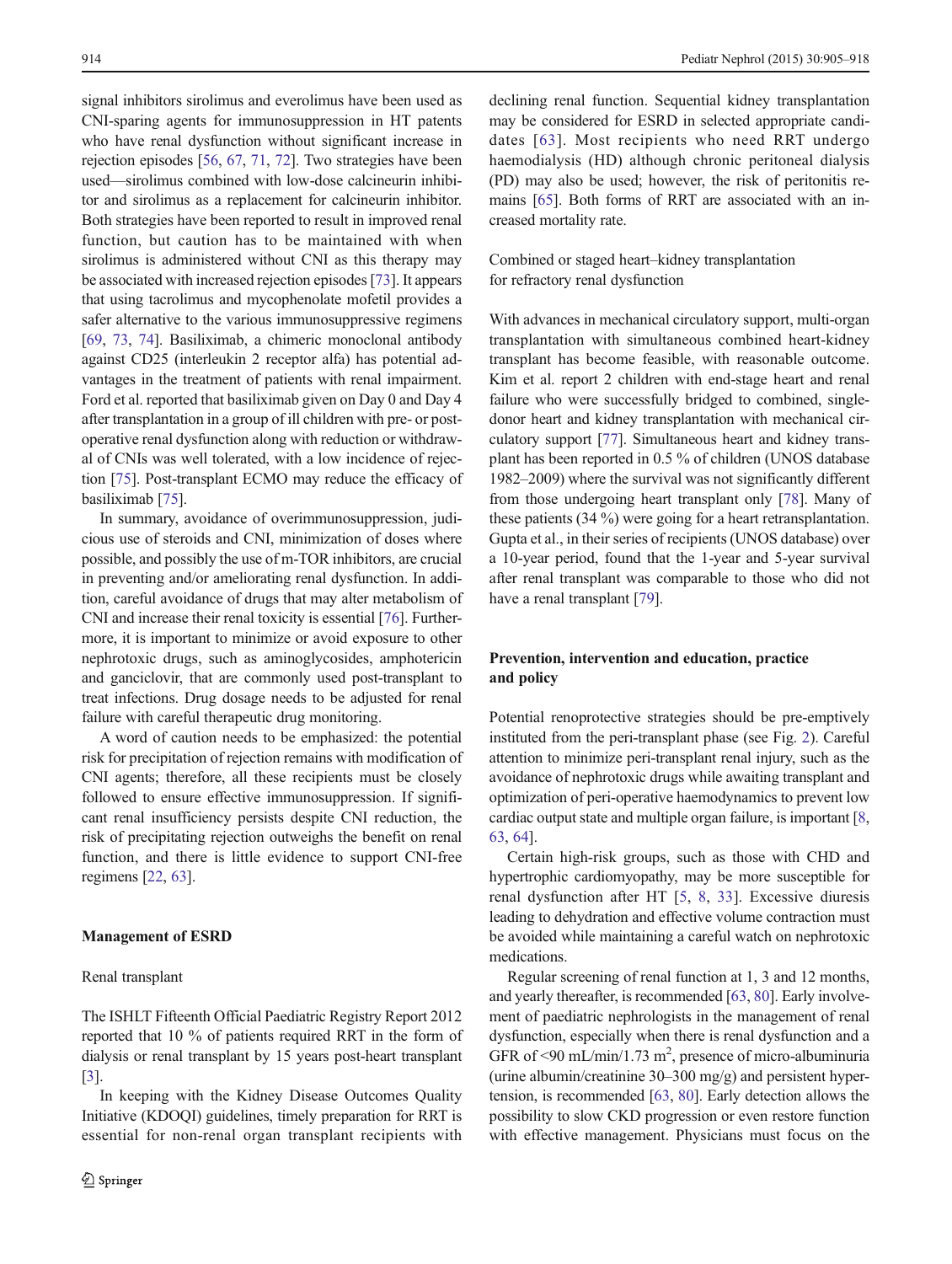prevention of CKD progression, as strategies to slow progression are more effective if started early.

Modifiable risk factors to prevent the progression of CKD are control of hypertension, diabetes, hyperlipidaemia and obesity [\[80](#page-13-0)–[82\]](#page-13-0). Patient and parent education with regard to diet, exercise, avoidance/cessation of smoking, careful attention to over-the-counter or non-prescription drugs with potential nephrotoxicity and awareness of important drug interactions is the key to successful management. Careful and perhaps preferential use of tacrolimus after transplantation is important [[68,](#page-13-0) [69](#page-13-0), [74,](#page-13-0) [75](#page-13-0), [83](#page-13-0)]. Diligent blood pressure control with the judicious use of antihypertensive agents [\[81](#page-13-0)] along with low-protein diets and statin therapy may ameliorate the progression of CKD. The commonly used anti-hypertensive medications are angiotensin-converting enzyme inhibitors, calcium channel blockers [\[84](#page-13-0)] and angiotensin II receptor blockers but a newer agent—aliskiren, a direct renin antagonist—has been used to effectively control blood pressure resulting in slower progression of CKD [[85\]](#page-13-0).

# Research horizons

A newer endogenous marker of GFR, cystatin C (a lowmolecular-weight protein), has been reported to be the best non-invasive estimate for the measurement of GFR in adult transplant patients [\[86,](#page-13-0) [87\]](#page-13-0) and has been studied in paediatric HT patients along with neutrophil gelatinase-associated lipocalcin (NGAL) as a marker for AKI [\[88\]](#page-13-0). Cystatin C is produced at a constant rate from all nucleated cells and is more easily interpretable than creatinine as a single reference range can be used for children aged >1 year. However, these tests are expensive and as yet not readily available, and more research is needed before they can be widely accepted into clinical use. Multicentre randomized controlled trials are needed to support evidence for strategies to minimize CNI-related toxicity with alternative immunosuppressive agents without increasing the risk of rejection and compromising safety.

### Key summary points

- Peri-operative renal dysfunction is common and increases morbidity in the ICU. Severe renal dysfunction affects long-term survival in paediatric HT recipients.
- & The loss of renal function is observed early in the first year after transplantation and is progressive, but continues at a slower rate with subsequent follow-up.
- The risk of CKD, ESRD increases with increasing survival.
- & Appropriate monitoring and careful surveillance with longitudinal screening is recommended to detect mild renal

insufficiency such that renoprotective measures can be instituted.

- Institution of CNI-sparing regimens with careful monitoring of drug levels and tailoring of immunosuppression can attenuate the progression of renal failure. However, there is an increased risk of rejection and few heart transplant patients are managed entirely CNI-free.
- & A team approach with early nephrology consultation is an essential part of long-term management.

# Questions (answers are provided (following the reference list))

Question 1: The following statements regarding measurement of renal function are false EXCEPT

- 1. Serum creatinine is a reliable screening tool.
- 2. eGFR estimation by Schwartz formula is accurate in infants.
- 3. eGFR overestimates the degree of renal dysfunction in transplant patients.
- 4. Serum creatinine may be normal despite renal insufficiency in the pre-transplant period.
- 5. Micro-albuminuria is not used as a screening test for chronic kidney disease.

Question 2: The following statements regarding CRI posttransplant are true EXCEPT

- 1. Peri-operative renal dysfunction has an impact on posttransplant CRI and mortality.
- 2. Peri-operative AKI may get better in certain HT patients with better haemodynamics
- 3. Chronic calcineurin inhibitor exposure is the most common cause for progressive CRI after transplant.
- 4. Hypertension and hyperlipidaemia need to be controlled to minimise progression of CKD.
- 5. Risk of CRI decreases with increasing post-transplant survival.

Question 3: The following statements regarding risk factors for later renal dysfunction for thoracic transplant recipients are true EXCEPT

- 1. ISHLT Report 2012 did not find any association with type of CNI and later renal dysfunction.
- 2. Earlier era of transplantation has been shown to have a higher risk
- 3. Certain subgroups such as those with congenital heart disease are at higher risk.
- 4. Prolonged need for Dialysis pre- or post-transplant has been reported to be a significant risk factor for mortality after HT.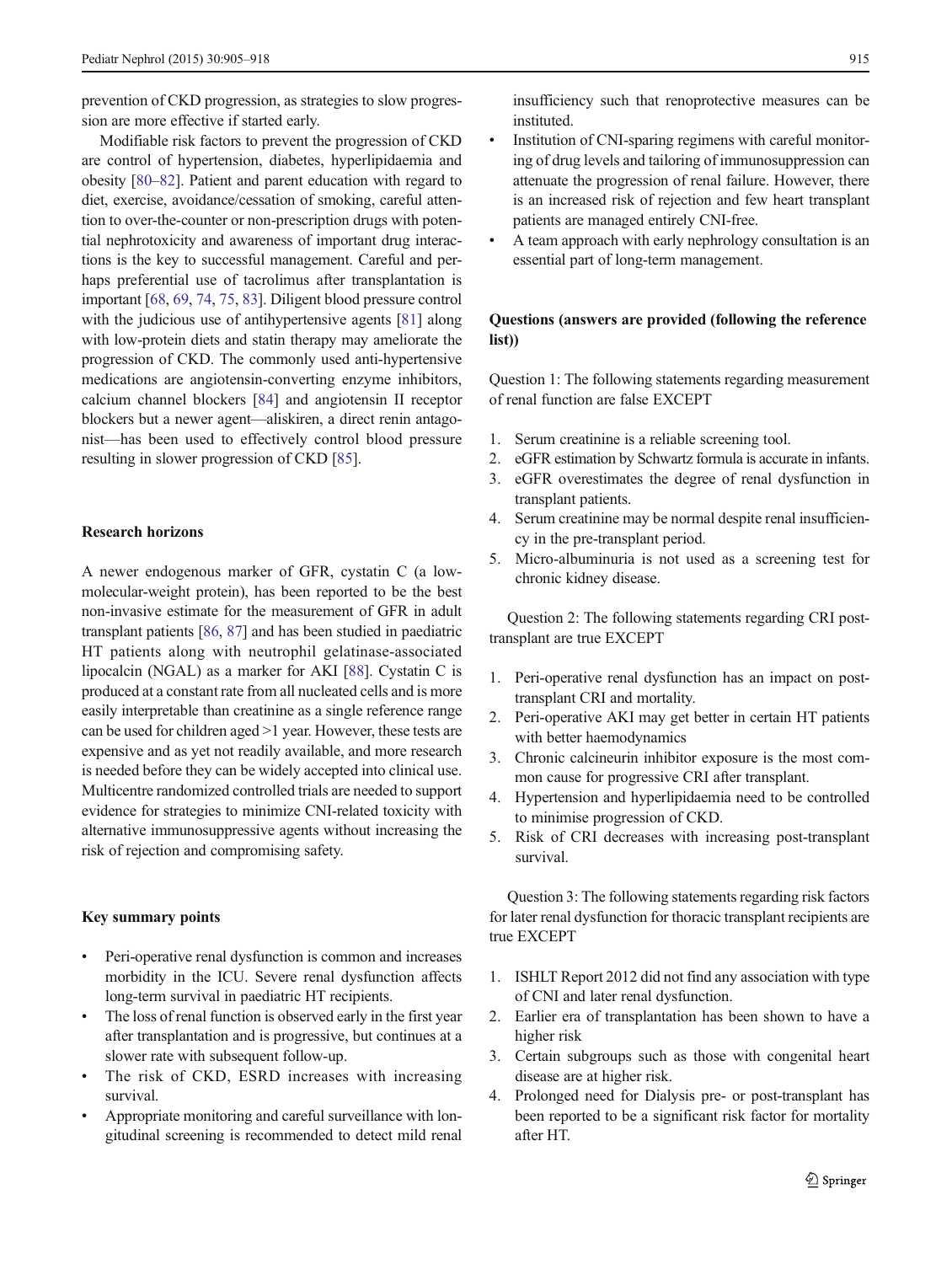<span id="page-11-0"></span>5. The number of rejection episodes in recipient has no influence on long-term CRI if appropriately managed.

Question 4: The following statements regarding CNI are true EXCEPT

- 1. CNI cause direct nephrotoxicity
- 2. CNI nephrotoxicity is dose dependent, but the effect modified by individual genetic susceptibility
- 3. CNI nephrotoxicity decreases with duration of exposure
- 4. CNI toxicity has limited potential for reversibility
- 5. Early high exposure leads to progressive decline in renal function

Question 5: Strategies to facilitate renal recovery include the following EXCEPT

- 1. Minimization of CNI dosage
- 2. Aggressive management of hyperlipidaemia
- 3. Aggressive management of hypertension
- 4. Vigilance for adverse drug interactions
- 5. Aggressive diuresis and chronic effective volume contraction

Open Access This article is distributed under the terms of the Creative Commons Attribution License which permits any use, distribution, and reproduction in any medium, provided the original author(s) and the source are credited.

# **References**

- 1. Morrow WR (2009) Outcomes following heart transplantation in children. Prog Pediatr Cardiol 26:39–46
- 2. Benden C, Edwards LB, Kucheryavaya AY, Christie JD, Dipchand AI, Dobbels F, Kirk R, Rahmel AO, Stehlik J, Hertz MI, International Society of H, Lung T (2012) The registry of the international society for heart and lung transplantation: fifteenth pediatric lung and heartlung transplantation report–2012. J Heart Lung Transplant 31:1087– 1095
- 3. Kirk R, Dipchand AI, Edwards LB, Kucheryavaya AY, Benden C, Christie JD, Dobbles F, Rahmel AO, Stehlik J, Hertz MI, International Society for H, Lung T (2012) The registry of the international society for heart and lung transplantation: fifteenth pediatric heart transplantation report–2012. J Heart Lung Transplant 31:1065–1072
- 4. Alonso EM (2004) Long-term renal function in pediatric liver and heart recipients. Pediatr Transplant 8:381–385
- 5. Lee CK, Christensen LL, Magee JC, Ojo AO, Harmon WE, Bridges ND (2007) Pre-transplant risk factors for chronic renal dysfunction after pediatric heart transplantation: a 10-year national cohort study. J Heart Lung Transplant 26:458–465
- 6. Feingold B, Zheng J, Law YM, Morrow WR, Hoffman TM, Schechtman KB, Dipchand AI, Canter CE, Pediatric Heart Transplant Study I (2011) Risk factors for late renal dysfunction after pediatric heart transplantation: a multi-institutional study. Pediatr Transplant 15:699–705
- 7. Filler G (2011) Challenges in pediatric transplantation: the impact of chronic kidney disease and cardiovascular risk factors on long-term outcomes and recommended management strategies. Pediatr Transplant 15:25–31
- 8. Tang L, Du W, L'Ecuyer TJ (2011) Perioperative renal failure in pediatric heart transplant recipients: outcome and risk factors. Pediatr Transplant 15:430–436
- 9. Pradhan M, Leonard MB, Bridges ND, Jabs KL (2002) Decline in renal function following thoracic organ transplantation in children. Am J Transplant 2:652–657
- 10. Bharat W, Manlhiot C, McCrindle BW, Pollock-BarZiv S, Dipchand AI (2009) The profile of renal function over time in a cohort of pediatric heart transplant recipients. Pediatr Transplant 13:111–118
- 11. Benden C, Kansra S, Ridout DA, Shaw NL, Aurora P, Elliott MJ, Marks SD (2009) Chronic kidney disease in children following lung and heart-lung transplantation. Pediatr Transplant 13:104–110
- 12. Hmiel SP, Beck AM, de la Morena MT, Sweet S (2005) Progressive chronic kidney disease after pediatric lung transplantation. Am J Transplant 5:1739–1747
- 13. Mehta RL, Kellum JA, Shah SV, Molitoris BA, Ronco C, Warnock DG, Levin A: Acute Kidney Injury Network (2007) Acute Kidney Injury Network: report of an initiative to improve outcomes in acute kidney injury. Crit Care 11:R31
- 14. Gude E, Andreassen AK, Arora S, Gullestad L, Grov I, Hartmann A, Leivestad T, Fiane AE, Geiran OR, Vardal M, Simonsen S (2010) Acute renal failure early after heart transplantation: risk factors and clinical consequences. Clin Transplant 24:E207–213
- 15. Foundation NK (2002) K/DOQI clinical practice guidelines for chronic kidney disease: evaluation, classification, and stratification. Am J Kidney Dis 39:S1–266
- 16. Schwartz GJ, Brion LP, Spitzer A (1987) The use of plasma creatinine concentration for estimating glomerular filtration rate in infants, children, and adolescents. Pediatr Clin North Am 34:571–590
- 17. English RF, Pophal SA, Bacanu SA, Fricker J, Boyle GJ, Ellis D, Harker K, Sutton R, Miller SA, Law YM, Pigula FA, Webber SA (2002) Long-term comparison of tacrolimus- and cyclosporineinduced nephrotoxicity in pediatric heart-transplant recipients. Am J Transplant 2:769–773
- 18. Filler GM (2011) The challenges of assessing acute kidney injury in infants. Kidney Int 80:567–568
- 19. Hingorani S (2008) Chronic kidney disease after liver, cardiac, lung, heart-lung, and hematopoietic stem cell transplant. Pediatr Nephrol 23:879–888
- 20. Filler G, Sharma AP (2009) High prevalence of chronic kidney disease in pediatric solid organ transplantation. Pediatr Transplant13:7–10
- 21. Bloom RD, Reese PP (2007) Chronic kidney disease after nonrenal solid-organ transplantation. J Am Soc Nephrol 18:3031–3041
- 22. Di Filippo S, Cochat P, Bozio A (2007) The challenge of renal function in heart transplant children. Pediatr Nephrol 22:333–342
- 23. Rodrigues W, Carr M, Ridout D, Carter K, Hulme SL, Simmonds J, Elliott M, Hoskote A, Burch M, Brown KL (2011) Total donor ischemic time: relationship to early hemodynamics and intensive care morbidity in pediatric cardiac transplant recipients. Pediatr Crit Care Med 12:660–666
- 24. Hoskote A, Carter C, Rees P, Elliott M, Burch M, Brown K (2010) Acute right ventricular failure after pediatric cardiac transplant: predictors and long-term outcome in current era of transplantation medicine. J Thorac Cardiovasc Surg 139:146–153
- 25. Huang J, Trinkaus K, Huddleston CB, Mendeloff EN, Spray TL, Canter CE (2004) Risk factors for primary graft failure after pediatric cardiac transplantation: importance of recipient and donor characteristics. J Heart Lung Transplant 23:716–722
- 26. Hornung TS, de Goede CG, O'Brien C, Moghal NE, Dark JH, O'Sullivan F (2001) Renal function after pediatric cardiac transplantation: the effect of early cyclosporin dosage. Pediatrics 107:1346–1350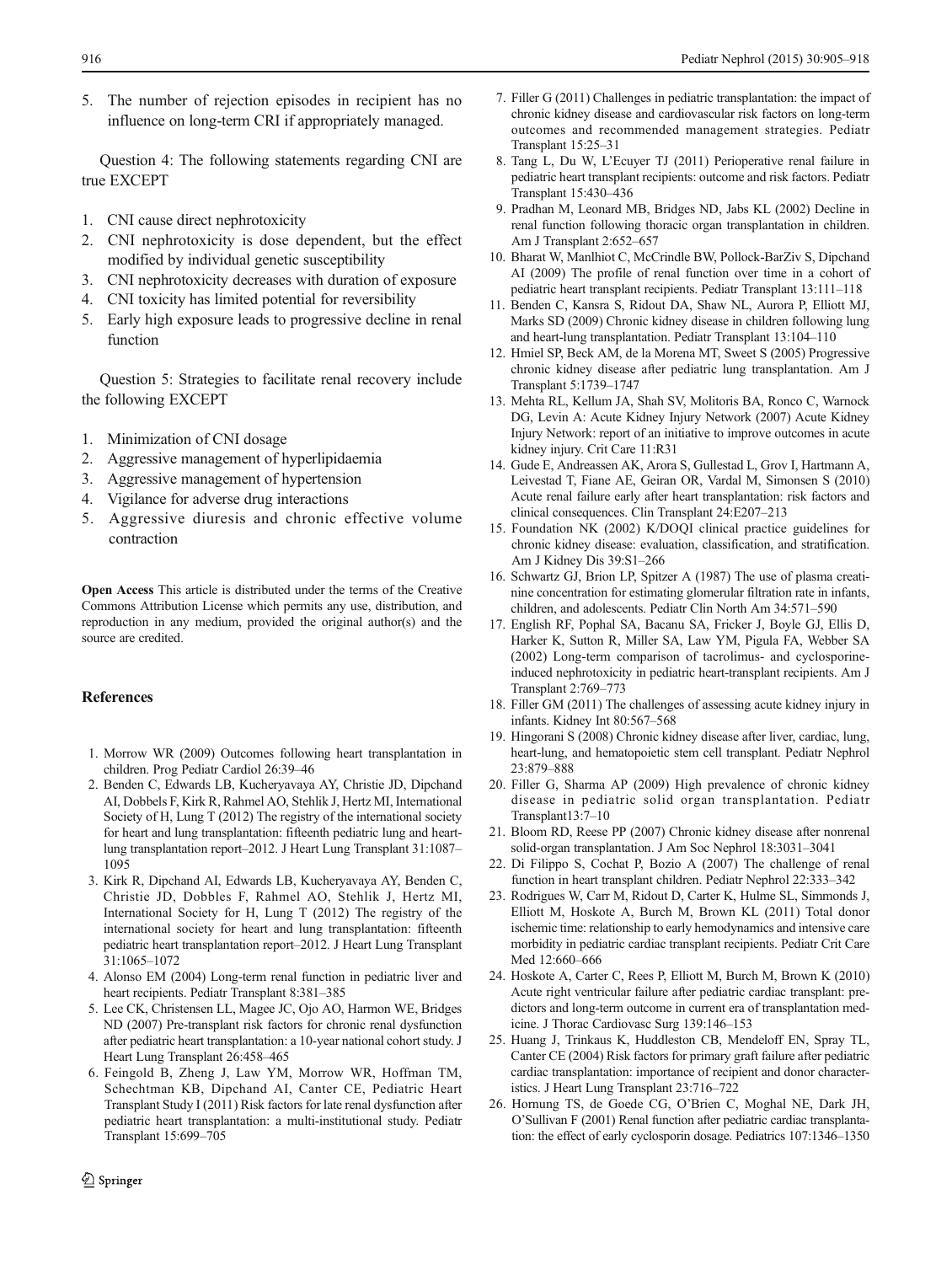- <span id="page-12-0"></span>27. Sachdeva R, Blaszak RT, Ainley KA, Parker JG, Morrow WR, Frazier EA (2007) Determinants of renal function in pediatric heart transplant recipients: long-term follow-up study. J Heart Lung Transplant 26:108–113
- 28. Leonard H, Hornung T, Parry G, Dark JH (2003) Pediatric cardiac transplant: results using a steroid-free maintenance regimen. Pediatr Transpl 7:59–63
- 29. Minami K, von Knyphausen E, Niino T, Blanz U, Tenderich G, Wlost S, Meyer H, Korfer R (2005) Long-term results of pediatric heart transplantation. Ann Thorac Cardiovasc Surg 11:386–390
- 30. Phan V, West LJ, Stephens D, Hebert D (2003) Renal complications following heart transplantation in children: a single-center study. Am J Transpl 3:214–218
- 31. Rajagopal SK, Yarlagadda VV, Thiagarajan RR, Singh TP, Givertz MM, Almond CS (2012) Pediatric heart failure and worsening renal function: association with outcomes after heart transplantation. J Heart Lung Transplant 31:252–258
- 32. Price JF, Mott AR, Dickerson HA, Jefferies JL, Nelson DP, Chang AC, O'Brian Smith E, Towbin JA, Dreyer WJ, Denfield SW, Goldstein SL (2008) Worsening renal function in children hospitalized with decompensated heart failure: evidence for a pediatric cardiorenal syndrome? Pediatr Crit Care Med 9:279–284
- 33. Davies RR, Sorabella RA, Yang J, Mosca RS, Chen JM, Quaegebeur JM (2012) Outcomes after transplantation for "failed" fontan: a single-institution experience. J Thorac Cardiovasc Surg 143(5): 1183–1192
- 34. Askenazi DJ, Selewski DT, Paden ML, Cooper DS, Bridges BC, Zappitelli M, Fleming GM (2012) Renal replacement therapy in critically ill patients receiving extracorporeal membrane oxygenation. Clin J Am Soc Nephrol 7:1328–1336
- 35. Gajarski RJ, Mosca RS, Ohye RG, Bove EL, Crowley DC, Custer JR, Moler FW, Valentini A, Kulik TJ (2003) Use of extracorporeal life support as a bridge to pediatric cardiac transplantation. J Heart Lung Transplant 22:28–34
- 36. Almond CS, Singh TP, Gauvreau K, Piercey GE, Fynn-Thompson F, Rycus PT, Bartlett RH, Thiagarajan RR (2011) Extracorporeal membrane oxygenation for bridge to heart transplantation among children in the united states: analysis of data from the organ procurement and transplant network and extracorporeal life support organization registry. Circulation 123:2975–2984
- 37. Auerbach SR, Richmond ME, Chen JM, Mosca RS, Quaegebeur JM, Addonizio LJ, Hsu DT, Lamour JM (2012) Multiple risk factors before pediatric cardiac transplantation are associated with increased graft loss. Pediatr Cardiol 33:49–54
- 38. Almond CS, Morales DL, Blackstone EH, Turrentine MW, Imamura M, Massicotte MP, Jordan LC, Devaney EJ, Ravishankar C, Kanter KR, Holman W, Kroslowitz R, Tjossem C, Thuita L, Cohen GA, Buchholz H, St Louis JD, Nguyen K, Niebler RA, Walters HL 3rd, Reemtsen B, Wearden PD, Reinhartz O, Guleserian KJ, Mitchell MB, Bleiweis MS, Canter CE, Humpl T (2013) Berlin Heart EXCOR pediatric ventricular assist device for bridge to heart transplantation in US children. Circulation 127:1702–1711
- 39. Eghtesady P, Almond CS, Tjossem C, Epstein D, Imamura M, Turrentine M, Tweddell J, Jaquiss RD, Canter C: Berlin Heart Investigators (2013) Post-transplantoutcomes of children bridged to transplant with the Berlin Heart EXCOR pediatric ventricular assist device. Circulation 128:S24–31
- 40. Karimova A, Van Doorn C, Brown K, Giardini A, Kostolny M, Mathias M, Hoskote A, Burch M (2011) Mechanical bridging to orthotopic heart transplantation in children weighing less than 10 kg: feasibility and limitations. Eur J Cardiothorac Surg 39:304–309
- 41. VanderPluym C, Urschel S, Buchholz H (2013) Advanced therapies for congenital heart disease: ventricular assist devices and heart transplantation. Can J Cardiol 29:796–802
- 42. Mackling T, Shah T, Dimas V, Guleserian K, Sharma M, Forbess J, Ardura M, Gross-Toalson J, Lee Y, Journeycake J, Barnes A (2012)

Management of single-ventricle patients with berlin heart EXCOR ventricular assist device: single-center experience. Artif Organs 36: 555–559

- 43. Prodhan P, Bhutta AT, Gossett JM, Dodgen AL, Seib PM, Imamura M, Gupta P (2013) Comparative effects of ventricular assist device and extracorporeal membrane oxygenation on renal function in pediatric heart failure. Ann Thorac Surg 96(4):1428–1434
- 44. Greenberg A, Egel JW, Thompson ME, Hardesty RL, Griffith BP, Bahnson HT, Bernstein RL, Hastillo A, Hess ML, Puschett JB (1987) Early and late forms of cyclosporine nephrotoxicity: studies in cardiac transplant recipients. Am J Kidney Dis 9:12–22
- 45. Herlitz H, Lindelow B (2000) Renal failure following cardiac transplantation. Nephrol Dial Transpl 15:311–314
- 46. Di Filippo S, Zeevi A, McDade KK, Boyle GJ, Miller SA, Gandhi SK, Webber SA (2005) Impact of TGFbeta1 gene polymorphisms on late renal function in pediatric heart transplantation. Hum Immunol 66:133–139
- 47. Asante-Korang A, Boyle GJ, Webber SA, Miller SA, Fricker FJ (1996) Experience of FK506 immune suppression in pediatric heart transplantation: a study of long-term adverse effects. J Heart Lung Transplant 15:415–422
- 48. Rice JE, Shipp AT, Carlin JB, Vidmar SI, Weintraub RG (2002) Late reduction in cyclosporine dosage does not improve renal function in pediatric heart transplant recipients. J Heart Lung Transplant 21: 1109–1112
- 49. Lindelow B, Bergh CH, Herlitz H, Waagstein F (2000) Predictors and evolution of renal function during 9 years following heart transplantation. J Am Soc Nephrol 11:951–957
- 50. Dello Strologo L, Parisi F, Legato A, Pontesilli C, Pastore A, Rava L, Tozzi AE, Rizzoni G (2006) Long-term renal function in heart transplant children on cyclosporine treatment. Pediatr Nephrol 21: 561–565
- 51. Armitage JM, Fricker FJ, del Nido P, Starzl TE, Hardesty RL, Griffith BP (1993) A decade (1982 to 1992) of pediatric cardiac transplantation and the impact of FK 506 immunosuppression. J Thorac Cardiovasc Surg 105:464–472, discussion 472–463
- 52. Chabria D, Weintraub RG, Kilpatrick NM (2003) Mechanisms and management of gingival overgrowth in paediatric transplant recipients: a review. Int J Paediatr Dent 13:220–229
- 53. Filler G, Webb NJ, Milford DV, Watson AR, Gellermann J, Tyden G, Grenda R, Vondrak K, Hughes D, Offner G, Griebel M, Brekke IB, McGraw M, Balzar E, Friman S, Trompeter R (2005) Four-year data after pediatric renal transplantation: a randomized trial of tacrolimus vs. cyclosporin microemulsion. Pediatr Transplant 9:498–503
- 54. Manito N, Rabago G, Palomo J, Arizon JM, Delgado J, Almenar L, Crespo-Leiro MG, Lage E, Pulpon L (2011) Improvement in chronic renal failure after mycophenolate mofetil introduction and cyclosporine dose reduction: four-year results from a cohort of heart transplant recipients. Transpl Proc 43:2699–2706
- 55. Boyer O, Le Bidois J, Dechaux M, Gubler MC, Niaudet P (2005) Improvement of renal function in pediatric heart transplant recipients treated with low-dose calcineurin inhibitor and mycophenolate mofetil. Transplant 79:1405–1410
- 56. Hunt J, Lerman M, Magee MJ, Dewey TM, Herbert M, Mack MJ (2005) Improvement of renal dysfunction by conversion from calcineurin inhibitors to sirolimus after heart transplantation. J Heart Lung Transplant 24:1863–1867
- 57. Tsimaratos M, Viard L, Kreitmann B, Remediani C, Picon G, Camboulives J, Sarles J, Metras D (2000) Kidney function in cyclosporine-treated paediatric pulmonary transplant recipients. Transplantation 69:2055–2059
- 58. Ojo AO, Held PJ, Port FK, Wolfe RA, Leichtman AB, Young EW, Arndorfer J, Christensen L, Merion RM (2003) Chronic renal failure after transplantation of a nonrenal organ. N Engl J Med 349:931–940
- 59. Pinney SP, Balakrishnan R, Dikman S, Nair A, Hammond K, Domanski M, Anyanwu AC, Deboccardo G (2012) Histopathology